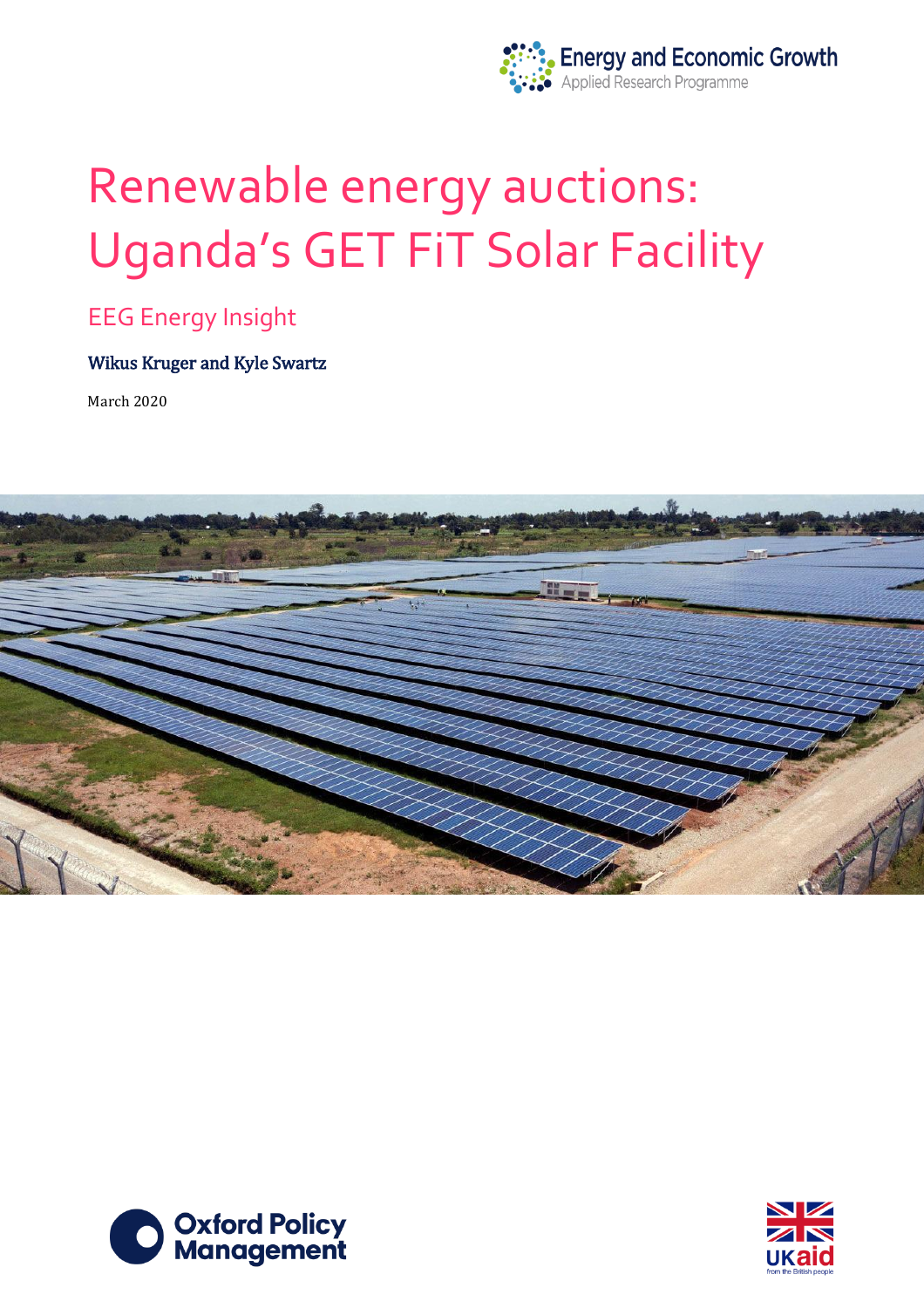#### **Introduction**

In 2014, Uganda became the first Sub-Saharan African country outside of South Africa to embark on a renewable energy auction programme through competitive bidding: the Global Energy Transfer Feed-in Tariff (GET FiT) Solar Facility.

A combination of rigorous physical and financial prequalification criteria, combined with a robust institutional setup and governance structure, ensured the eventual successful development of two competitively procured solar photovoltaic (PV) projects. Although the two winning projects were relatively small by global standards (at 10 megawatts (MW) each), they attracted considerable interest<sup>1</sup> and became the largest solar PV installations in East Africa when they were commissioned in 2016 and 2017 ( International Renewable Energy Association (IRENA, 2018).

The GET FiT Solar Facility helped to cement Uganda's reputation as one of Sub -Saharan Africa's leading destinations for private power investment, and important lessons regarding the design and implementation of renewable energy auctions can be learned from a closer examination of the process.

In particular, the weakness of the planning–procurement nexus in the Ugandan electricity system constrained some of the positive impacts of the GET FiT Solar Facility, and threatens to undermine many of the gains from the country's power sector reform.

The auction was also hampered by ambiguities, assumptions , and seemingly 'minor' omissions in its setup and design, supporting the assertion that 'details really matter' for this useful, but at times inflexible, procurement method.

In this Energy Insight, we discuss some of the issues surrounding the auction design and management, as well as the institutional setup and governance structure implemented. We also highlight lessons learned, in the hope that these might inform future initiatives.

#### **The Ugandan context**

Uganda, a landlocked country in East Africa, is home to more than 42 million people. Modern Uganda is largely the product of a three-decade-long reform project led by President Yoweri Museveni, who came to power in 1986. While Uganda is still one of the poorest nations on our planet (with nominal GDP per capita of US\$ 690), over the last 30 years, economic stability and investment have increased, underpinned by responsible fiscal policy, prudent monetary management, a sound banking sector, and substantial donor support.

Before Museveni came to power, much of the country's social, political, and economic infrastructure had been devastated by colonial exploitation and the regimes led by Milton Obote and Idi Amin. In the 20 years after Uganda's independence (achieved in 1961), more than 66% (90 MW) of the country's installed power generation capacity was lost (leaving just 60 MW of installed hydropower), with transmission and distribution losses estimated at more than 40%.

In an effort to ensure a reliable electricity supply – crucial for Uganda's social and economic recovery – Museveni agreed to the package of macroeconomic reforms that were the condition for receiving funding from the International Monetary Fund in 1987. This was supported by the World Bank and its member countries.

By 1998, Uganda was ready to embark on Sub-Saharan Africa's most ambitious power sector reform programme. The reforms were based on a suite of robust legislation and policies that clearly defined the roles and responsibilities of all institutions in the sector, and that specifically aimed to attract private sector investors (Kapika and Eberhard, 2013; Meyer et al., 2018).

Uganda was the first country in the Sub-Saharan region to fully unbundle its electricity generation and distribution sectors. Building on the 1993 Public Enterprises Reform and Divestiture Act, the Electricity Act of 1999 allowed for the unbundling

© Applied Research Programme on Energy and Economic Growth 2

<sup>1</sup> Over 60 companies expressed interest and attended the initial briefing meeting in early 2014.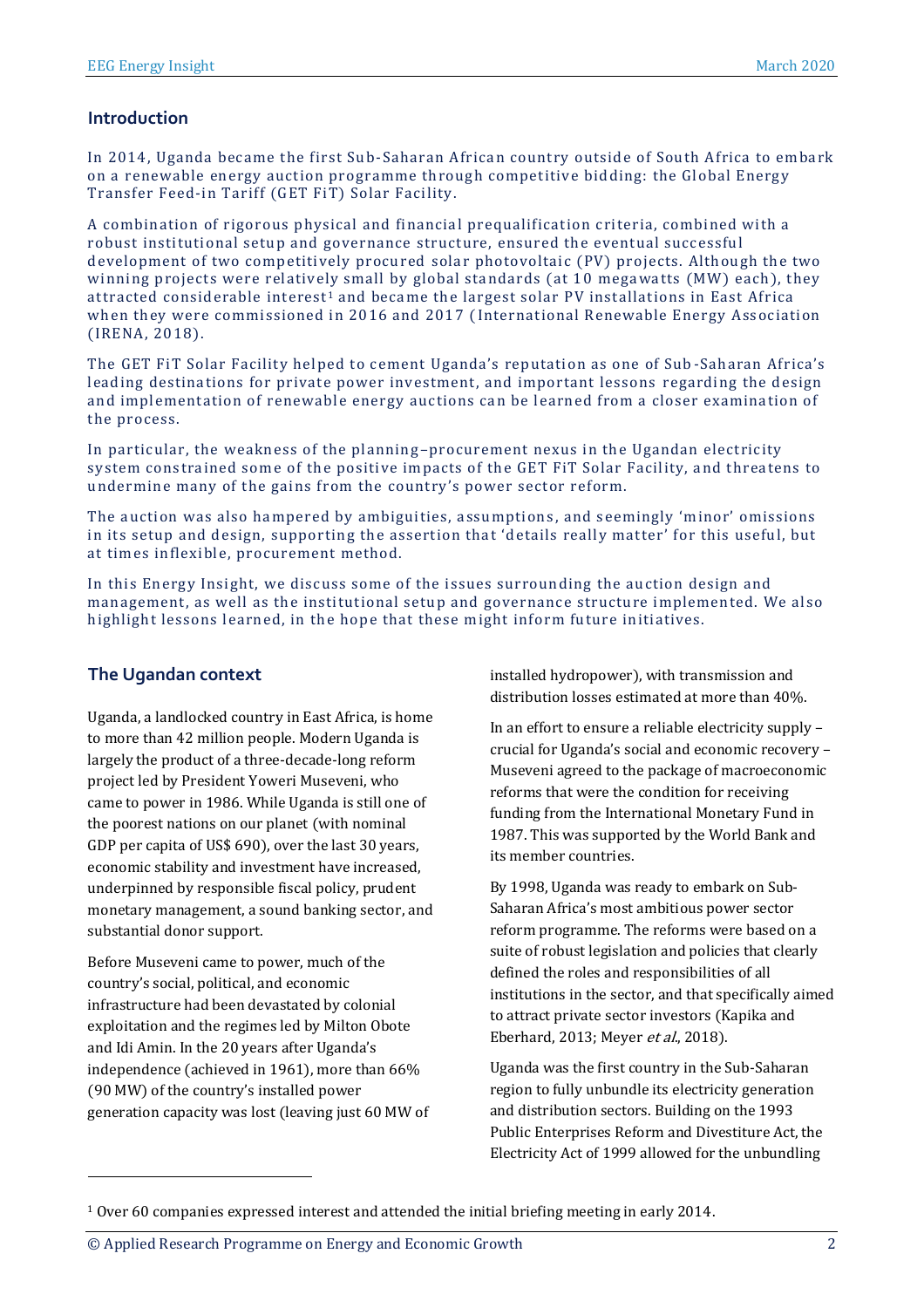of the Uganda Electricity Board into three separate entities:

- the Uganda Electricity Generation Company Limited (UEGCL);
- the Uganda Electricity Transmission Company Limited (UETCL); and
- the Uganda Electricity Distribution Company Limited (UEDCL).

The Act also established the Electricity Regulatory Authority (ERA) and the Rural Electrification Board, with the day-to-day business of the latter being handled by the Rural Electrification Authority. Uganda's generation and distribution facilities have subsequently been leased to private companies, Eskom and Umeme. Umeme has since become Uganda's main electricity distribution company.

Through the Act, Uganda committed itself to a reform path that promised to deliver improvements

#### **Uganda's GET FiT Solar Facility**

The GET FiT programme was designed by the Deutsche Bank's Climate Change Advisors in 2010 in response to a request from the UN secretarygeneral's Advisory Group on Energy and Climate Change. The request centred on the need for new concepts to drive renewable energy investment in low- to middle-income countries.

Uganda's deep commitment to sectoral reform, and low levels of electricity access, made the country an obvious candidate for the GET FiT programme, offering the country an opportunity to address some of its supply-side problems (see Figure 1) through a package of support interventions (see Figure 2). The programme was enthusiastically championed by ERA's CEO Benon Mutambi, who was acutely aware of Uganda's looming electricity supply gap, and the fact that that Uganda already had a feed-in tariff programme with the potential to address the supply gap through small and medium-

 $\overline{a}$ 

in installed generation capacity, supply security, and utility performance, together with a sustainable price path. While some difficulties and a perceived lack of delivery on key outcomes have been encountered<sup>2</sup>, after almost two decades of reforms, substantial improvements have been made across Uganda's small but progressive electricity sector.

By 2012, financial close had been reached on 11 independent power projects (IPPs), and between 1986 and late 2018, installed generation capacity had increased six times, rising to above 900 MW, with over 40% of this supplied by the private sector. Furthermore, Uganda is one of very few Sub-Saharan African countries that has cost-reflective electricity tariffs. Other improvements include expanded electricity access, albeit from a very low base (from 4.3% in 1994 to 26.7% in 2017); reduced transmission and distribution losses (from 40% in 2005 to 21% in 2017); and improved billing collection (from 80% in 2005 to 98% in 2017).

sized projects (for a range of reasons, the programme had failed to deliver).

The initial programme combined technical assistance (including developing standardised and bankable documentation), viability gap funding (in the form of premium payments on top of the existing feed-in tariffs), and project de-risking (through the provision of liquidity and termination support, for example). Together, these initiatives aimed to create a more enabling environment for private renewable energy projects in Uganda.

Launching the programme required development finance, and in 2011, Germany's development bank KfW agreed to partner with the Deutsche Bank to conduct a feasibility study. Thereafter, KfW and ERA were tasked with running the programme in Uganda. Donors – including the Department for International Development and the Department of Energy and Climate Change in the UK, the governments of Norway and Germany, and the

<sup>&</sup>lt;sup>2</sup> For example, the Government has expressed disappointment with the slow pace at which Umeme has attempted to improve its performance, stating that the company has not done enough to extend electricity access, and there have been calls by the President that average electricity tariffs be significantly reduced to US¢ 5–0.6/kilowatts per hour (kWh) from US¢ 17/kWh. The Bujagali project, taking over 13 years to reach financial close in 2007, was almost derailed by allegations of corruption, and required a complex arrangement of guarantees and other support measures before it was commissioned. By 2010, Bujagali had become the costliest IPP in Africa (Meyer et al., 2018).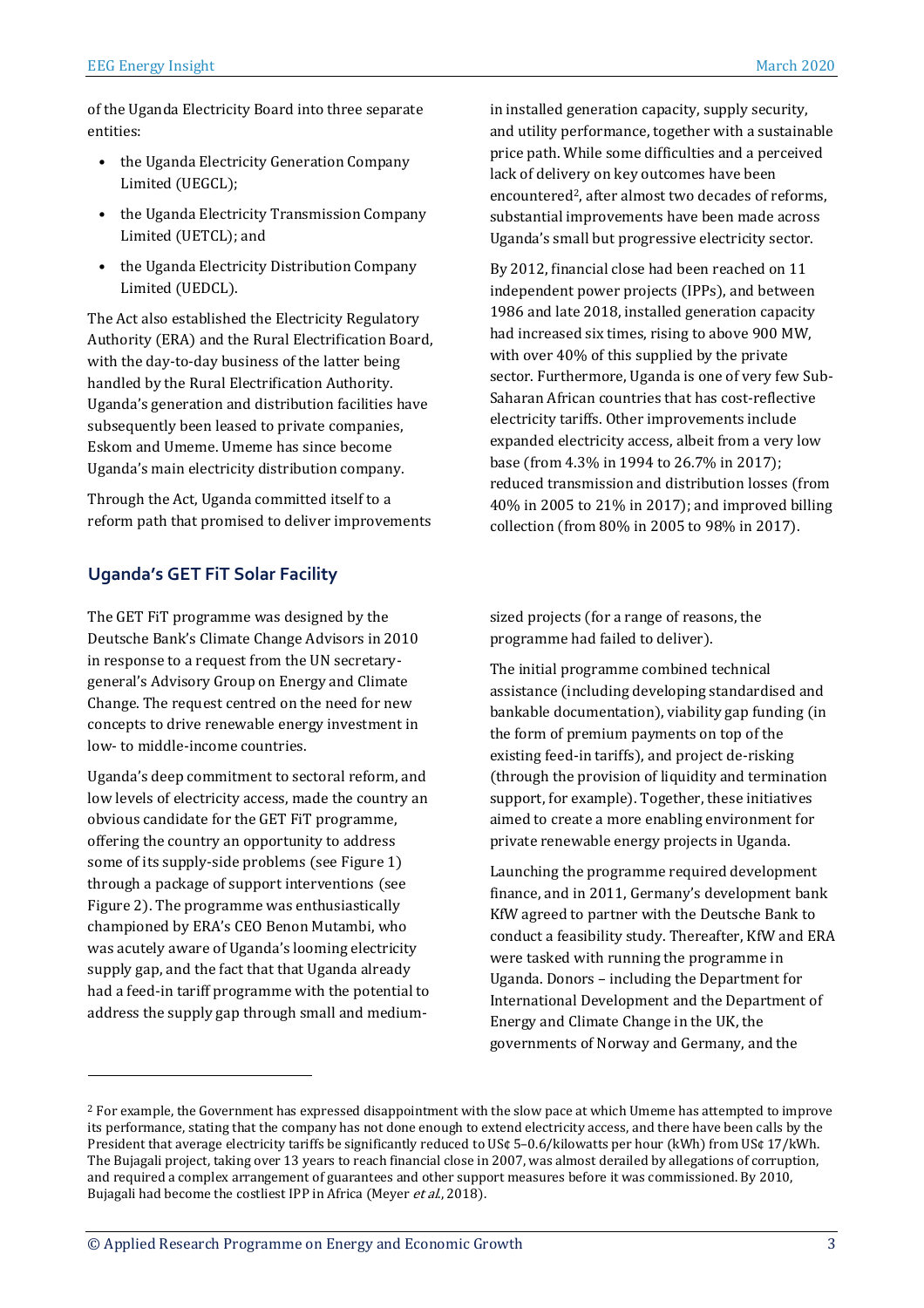European Commission's Africa Infrastructure Trust Fund – committed about US\$ 90 million to finance top-up payments.

Building on Uganda's ongoing commitment to private-sector generation outlined in the 1999 Electricity Act and the 2002 Energy Policy, as well as the prioritisation of small- and medium-scale renewable energy projects in its 2007 Renewable

Energy Policy, the intention was for the programme to help facilitate the procurement of 125 MW (later increased to 170 MW) via 10 to 15 IPPs, using small hydro and bagasse or biomass (GET FiT Uganda, 2015, 2016; Kreibiehl and Miltner, 2013; MEMD, 2007).

#### 2000 1800 1600 1400 1200 1000 800 600 400 200  $\Omega$ 2012 2029 Pap 2014 2015 **Biomass Baseload Existing large hydro** Existing small hydro Planned large hydro Peak demand (base case)

**Figure 1: Generation capacity versus peak-demand projections, Uganda, 2012–2030**

#### **Figure 2: The GET FiT assistance programme as envisaged by KfW and Deutsche Bank**



Source: KfW (2016)

Launched in May 2013, Uganda's GET FiT programme initially procured 15 projects in three rounds – mostly small hydro, but also bagasse and biomass. Late in 2013, ERA indicated that it would also like to see solar PV projects supported through the GET FiT programme, due to the technology's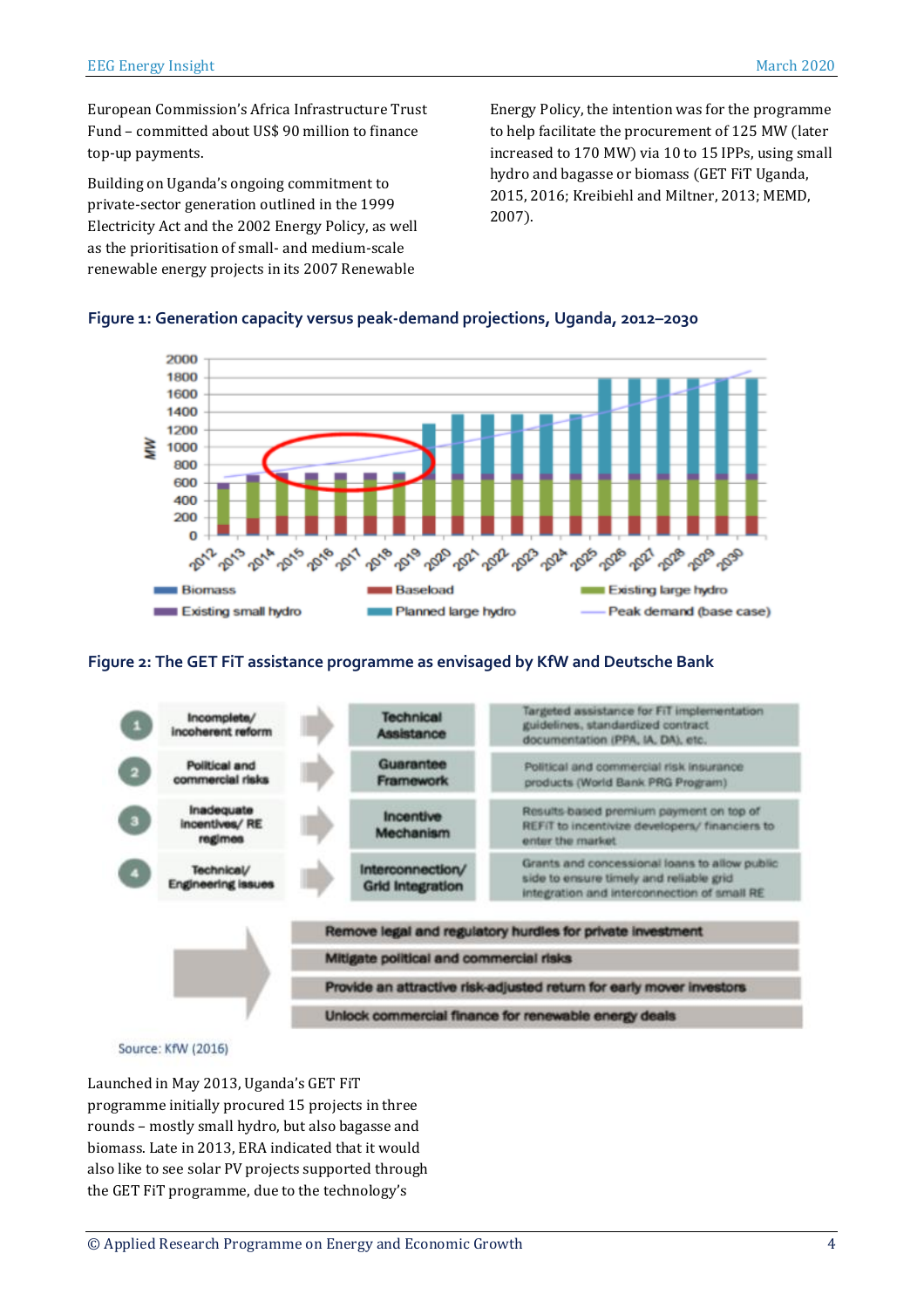plummeting costs, short lead times, and the fact that solar plants can be built close to demand centres<sup>3</sup>.

Accordingly, the GET FiT Solar PV Facility was launched in January 2014, with the aim of procuring 20 MW of electricity via solar PV projects (4 x 5 MW). Funding of  $E$ 15 million was made available by the Africa Infrastructure Trust Fund for the solar facility's premium payments, with the level of premium payment determined through competition on price. The hybrid nature of the procurement mechanism made the programme particularly attractive to investors. It was an important departure for the GET FiT programme, which, until that point, had provided administratively set tariffs to projects by excluding price from the evaluation criteria.

Later in 2014, two solar projects – Soroti I and II (2 x 5 MW) and Tororo North and South (2 x 5 MW) –

were procured through this competitive bid process, reaching financial close and commercial operation in record time.

The contracts hold the plants to strict performance standards regarding plant availability and generation. The technical performance of both plants (including construction timelines) has been satisfactory and in line with expectations. Both projects have also attempted to build relationships with local stakeholders – this being a 'silent expectation' of development finance institutions. For example, the Soroti project has provided more than a hundred solar lights to a local teacher's village, and the Tororo project has helped fund the building of a local school and has provided it with textbooks.

By late 2018, Uganda's GET FiT portfolio had 17 projects spread throughout the country (see Figure 3).

<sup>3</sup> Until this point, the Ugandan Government had considered the use of solar PV only for isolated mini-grid interventions in remote locations with relatively high levelised costs of supply (Meyer et al., 2015).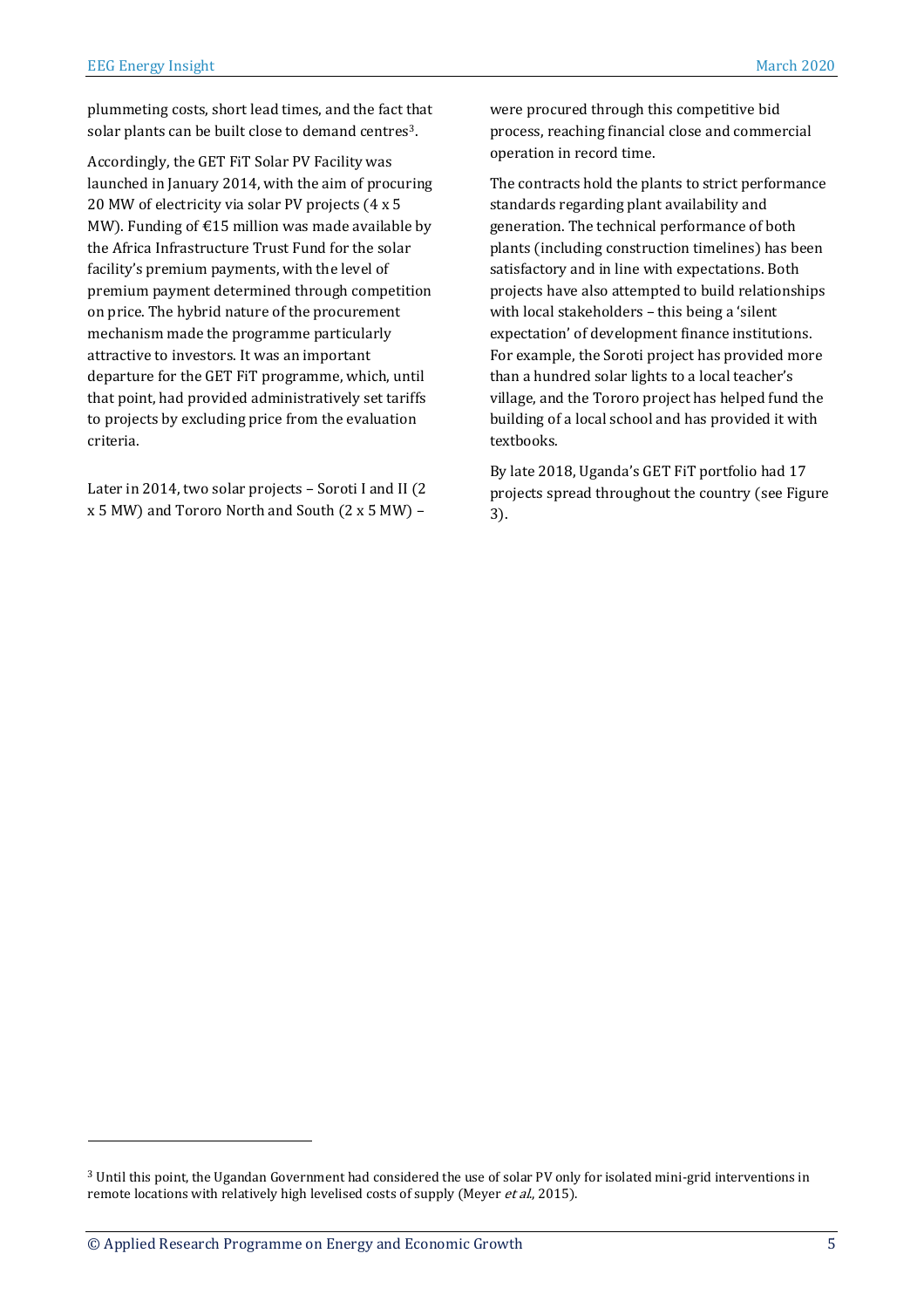#### **Figure 3: An overview of GET FiT projects in Uganda**



#### **The planning–procurement nexus**

The GET FiT Solar PV Facility confirms the importance of dynamic, least-cost procurement planning within the context of a national energy plan.

Uganda's power sector had no such plan when the auction for the GET FiT Solar PV Facility took place. In 2011, ERA developed a Power Sector Investment Plan for 2009 to 2030. However, although the plan was approved by the Energy Ministry in 2011, it has no formal legal or regulatory standing, and does not seem to be used when investment decisions are being made. Similarly, in 2013, ERA produced an update to the plan – the Least-Cost Generation Plan, 2016–2030 (ERA, 2016). This time, the plan was not formally approved by the Energy Ministry. Meanwhile, in 2015, UETCL produced its own Grid Development Plan, 2015–2030. In addition, Umeme and ERA both produce annual investment plans.

None of these planning processes appear to be coordinated by either ERA or the Energy Ministry.

The lack of a clear, legally mandated and integrated planning framework means that the GET FiT programme has contracted projects (including the Solar PV Facility) that are not part of any 'official' investment plan. Indeed, the rationale for the GET FiT programme in Uganda was based on little more than a short- to medium-term supply gap and some optimistic demand projections4.

Furthermore, while the bid process for the GET FiT Solar PV Facility was underway, President Museveni decided to award two large hydropower projects to Chinese funders and contractors. Power demand has since not materialised as the President had hoped, leaving the country with a potentially costly oversupply of electricity. In the context of this

<sup>4</sup> An independent evaluation of the programme (see Castalia, 2016) was particularly critical of this, noting that the programme failed to observe a 'duty of care', and might end up costing the country more than it has bargained for.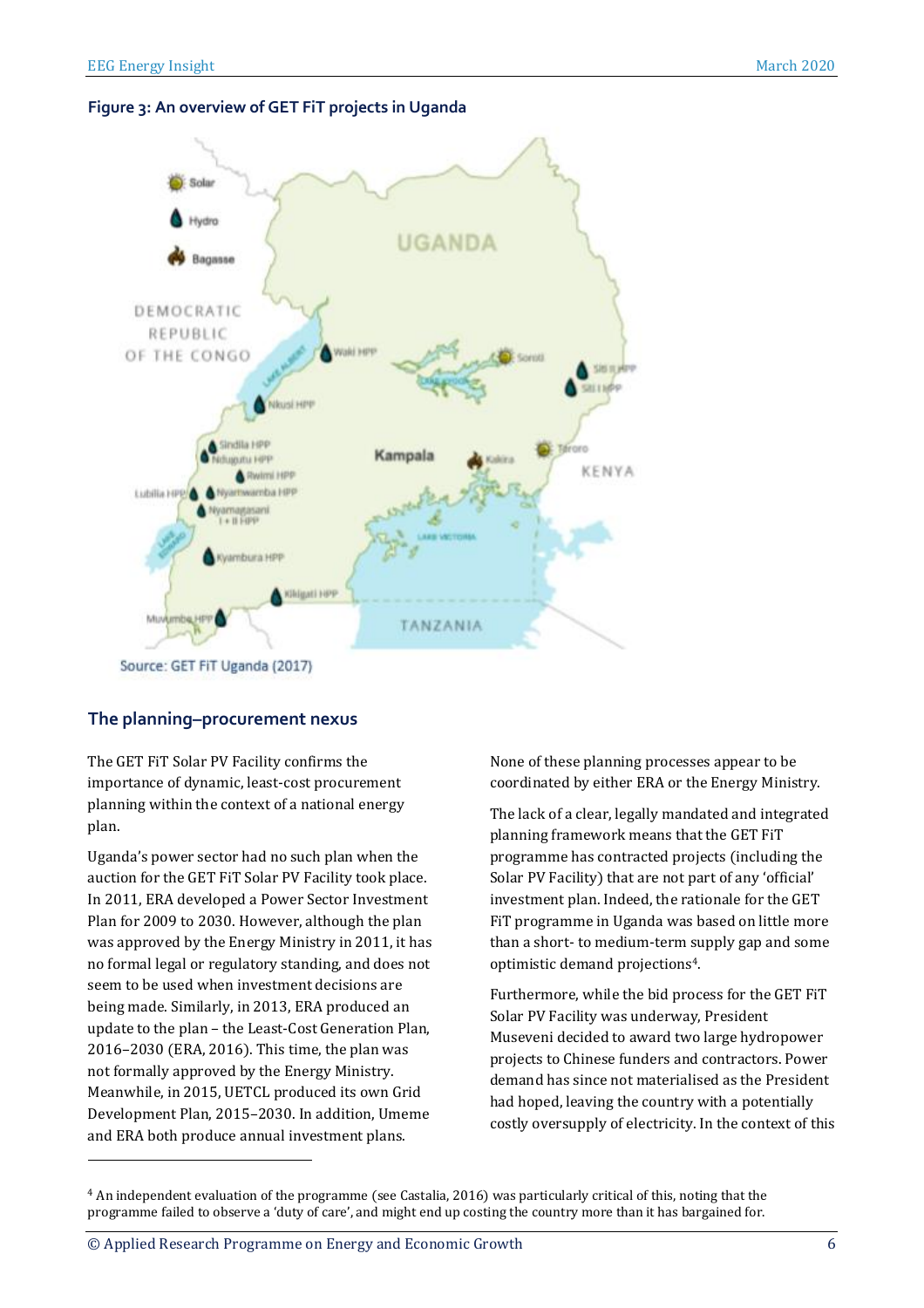oversupply, no further auction rounds are planned. This means that both the tariff reductions and the further entrenchment of renewables that were likely to have resulted from follow-up rounds now seem unlikely. For this reason, Uganda has not been able to fully realise the promise that the auction programme held when it was initiated.

#### **Auction design**

The auction was designed as a stand-alone, sealedbid, pay-as-bid procurement programme using a two-stage bidding process. The first stage involved an initial prequalification (or expression of interest, EOI) and the second was a request for proposals (RfP) that was issued two months later. Timelines for the programme were generally considered tight, with qualified bidders given three months to prepare their final bids after the RfP was launched.

The project tariff was made up of two parts. In essence, winning projects were given a guarantee that they would receive US¢ 11/kWh as a feed-in tariff (set and announced by ERA prior to bidding, and based on an estimate of what UETCL could pay without impacting average supply costs $5$ ). The second part of the project tariff was an additional premium payment (US¢ 5.37/kWh). Bidders were basically guaranteed US¢ 11/kWh, and were therefore competing for the lowest premium payment portion on top of this tariff. The donorfunded top-up payment was front-loaded in the five years after financial close, providing bidders and lenders with additional security.

Successful bidders were offered a standardised 20 year power purchase agreement (PPA) with UETCL, an implementation agreement with the Ugandan Government, and a five-year development finance agreement/ premium payment contract with KfW. This means that winning bidders signed two payment contracts for the purpose of selling the same power.

To a large degree, the lack of procurement planning previously mentioned limited the cost-reducing and pipeline-creating impact of the auction process by precluding the possibility of a predictable schedule of auction rounds. Thus, the way in which the

 $\overline{a}$ 

A good planning framework is of critical importance to the successful development of an auction programme; without this, there can be little clarity on whether and when subsequent auction rounds will occur (and how much will be procured).

auction volume was determined for the solar facility became one of the programme's weaker areas. A 20 MW cap was set for the procurement of new solar PV projects based on an estimate of how far the (premium payment) grant funding allocated to the Solar PV Facility would go. Therefore, no guarantee could be given that the procured volume would actually amount to 20 MW. If bid prices were higher than anticipated, this would lower the capacity that could be procured. In other words, rather than being determined by an overall procurement strategy, the auction volume for the Solar PV Facility came down to concerns about grid stability and the availability of donor funding.

Bidders were invited to submit bids of up to 5 MW capacity per solar PV project, and could submit a maximum of two bids worth a total of 10 MW.

Bidders were informed that if they won and their projects underperformed by delivering less than 90% of the expected energy in the first year of operation, they would forfeit the entire subsidy (premium payment). In addition, if the achieved capacity was less than 70% of the contracted capacity, the PPA could be terminated immediately.

Economies of scale (including the costs involved in project financing) dictated that all bidders that were deemed to be technically qualified ended up bidding for two adjacent projects totalling 10 MW. The authorities were concerned that if they offered only one 20 MW project, fewer bidders would expect to have a chance of securing the project, and so fewer would participate in the process, thereby reducing competition. While this might have been true, a predictable schedule of auction rounds would probably have done more to increase competition, as well as offering developers (and

<sup>5</sup> This was not based on ERA's assessment of the levelised cost of producing electricity from solar PV; instead, the regulator was working primarily with feasibility factors in mind, trying to balance a complex set of institutional, economic, and political risks (IRENA, 2018).

<sup>©</sup> Applied Research Programme on Energy and Economic Growth 7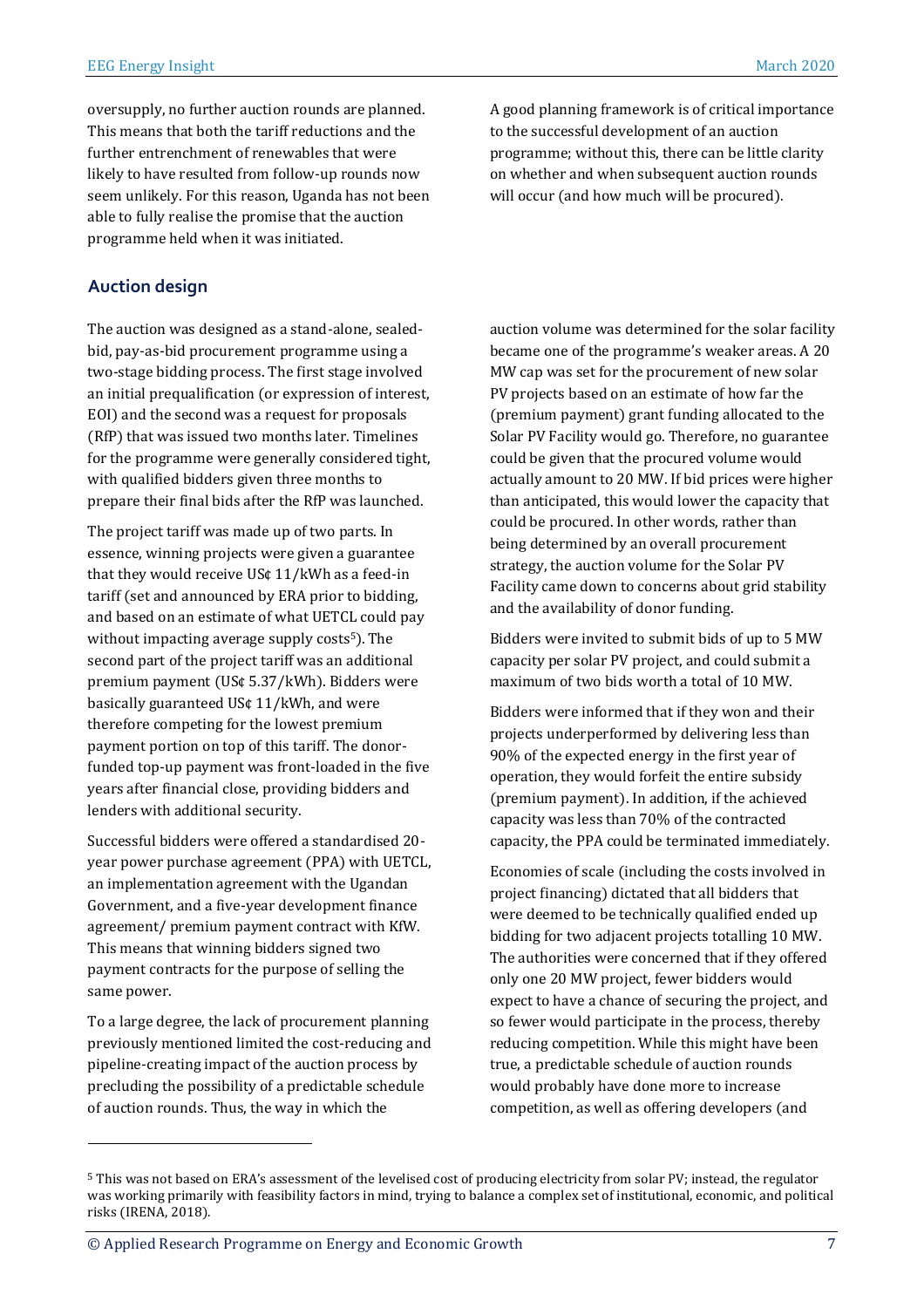Uganda) the opportunity to exploit the economies of scale associated with a larger (20 MW) plant. However, without an official least-cost plan, translated into competitive procurement processes, there could be no certainty about what the Ugandan Government would procure, from whom, or by when. Investors therefore had little incentive to spend money developing project pipelines, and the 'market understanding' that has been essential in reducing tariffs in auction programmes in other countries was unlikely to be replicated.

#### **Site selection**

The programme signalled to bidders that it was important to site projects where they were needed most. It took a proactive approach to project siting, seeking to balance the strengths of private sector bidders with the interests of the public sector in finding optimal sites. Most African countries need to incorporate this notion in their bidding

programmes; we are sure to see further permutations of this approach in the future.

Bidders could choose their own project site, provided they met certain conditions. At the EOI stage, projects were required to be located preferably within 3 km of the grid. If they chose a site more than 3 km from a transmission line, bidders had to make provision to cover all additional interconnection infrastructure and associated costs, and include these in the bid tariffs (Meyer et al., 2015). Bidders were also required to submit evidence of contractual land arrangements at the EOI stage. However, the RfP documents went further, identifying priority zones close to load centres and sufficient grid capacity (see Figure 4). The zones were determined by ERA and UETCL's technical teams, which analysed the capacities of existing power lines and substations, as well as the simulated operational impact of solar-based generation at various locations.



#### **Figure 4: Priority zones identified for Uganda's GET FiT Solar PV Facility**

Source: Get Fit Uganda (2017)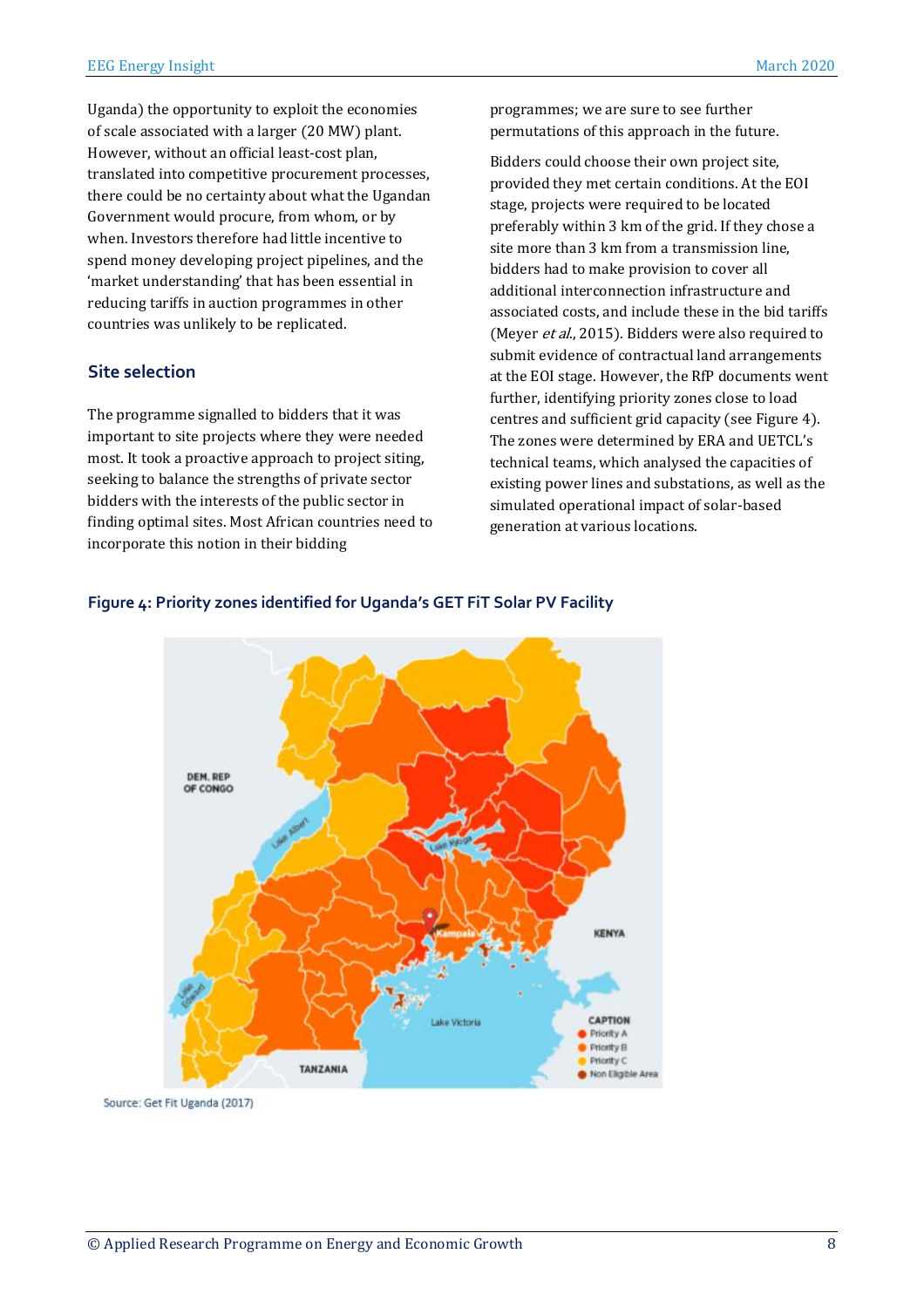Projects located inside priority zones received additional points in bid evaluations, thus encouraging bidders to locate projects as close as possible to load centres. This became the subject of some contention since it had not been mentioned at the EOI stage, and some bidders selected project sites outside of the priority zones without realising that this would have an impact on their bids<sup>6</sup>.

Furthermore, bidders were required to conduct their own feasibility and grid-stability studies, as well as to propose interconnection facilities during the EOI stage. Conducting these studies became a major cost for bidders, as UETCL provided very little information.

#### **Prequalification criteria**

Stringent prequalification criteria were set. During the EOI stage, ERA/GET FiT staff evaluated bidders' general experience and technical capability with solar PV projects, as well as their financial standing.

From 23 EOIs received, only nine bidders reached the 70-point threshold and were given the RfP documents. The prequalification rules had stated that only the top 10 interested bidders would receive an RfP. This was an attempt to limit the (financial and time) costs involved in evaluating a large number of bids. As things turned out, this limited competition to even fewer than 10 because only seven of the nine prequalified bidders opted to bid.

After being invited to submit a full proposal, bidders were required to register a special purpose vehicle in Uganda. Bids submitted by prequalified bidders were evaluated via a two-stage process, with the technical aspects evaluated first and the financial aspects thereafter. Bids had to achieve a threshold score of 70 to advance to the financial evaluation stage, and bids that scored less than 50% in any of the technical categories were automatically disqualified. Four bidders passed the technical qualification stage (representing eight projects). They were then ranked based on a 70:30 financial to technical evaluation weighting basis.

#### Technical compliance

Prequalified bids were scored for qualification purposes against more than 300 technical criteria, but not all of these were made explicit in the RfP documentation.

Bidders considered the technical qualification framework to be stringent and restrictive. For example, the RfP contained strict and detailed equipment specifications, down to the level of the cabling to be used in the plant. All mechanical components in the project build had to comply with the International Electrotechnical Commission and International Organisation for Standardization. All local standards and norms also applied, particularly the grid code set out by UETCL.

As far as the solar PV components were concerned, all were expected to be state-of-the-art technologies, suited to local meteorological and soil conditions, and expected to last 25 years. All PV modules had to be of the same type and from a manufacturer with at least a five-year track record. Furthermore, bidders had to provide evidence that the modules were already in use in at least five other projects with a minimum capacity of 3 MW per project. Any deviations from the RfP's general framework had to be noted and explained in the final bid submissions.

Bidders were given some flexibility in designing their inverter setup, choosing between central inverters, decentralised units, or a combination with an exchangeable unit. However, the RfP required bidders to ensure that spare inverter modules would be kept on site and be exchangeable by a local electrician, and that they would provide all the necessary training to selected operations personnel. Bidders were also required to submit all documents necessary for a full understanding of the plant's technical concept. This included general documents relating to the plant layout, a description of the installation, as well as a datasheet listing all installation manuals and components. Similar documentation also had to be provided for all electrical and mechanical aspects of the solar PV plant. Bidders were not required to have a generation licence at the time of bid submission;

 $6$  Bidders were allowed to change site location in the period between the RfP and their bid submission; this was communicated to bidders at a bidder briefing.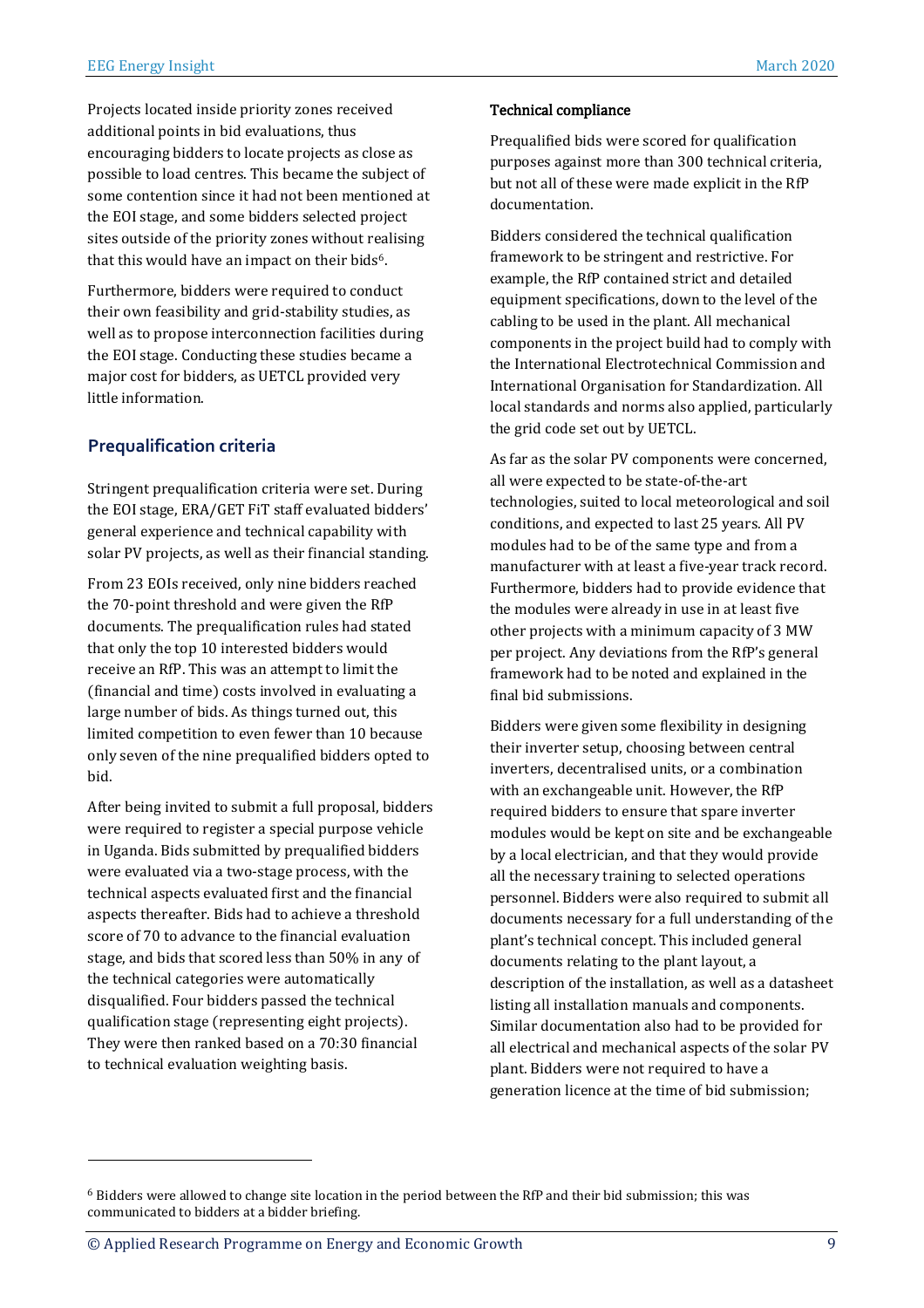instead, a fully compliant bid proposal served as a licence application7.

#### Financial qualifications

Equity and finance providers had to provide letters of support indicating they accepted the provisions and risk allocations in the PPA, IA, and DA; that they had performed the required due diligence; and (in the case of lenders) that they had credit approval8. Also required was a detailed submission regarding bidders' financial models, including sensitivity analyses not only of foreign-exchange movements but also funding terms, capital expenditure, operational expenditure, and annual energy-yield inflation indices, as well as a detailed breakdown of all sources and uses of finance.

#### Environmental and social sustainability

The RfP required all bidders to comply with the eight Performance Standards on Environmental and Social Sustainability set out by the International Finance Corporation (IFC). These are considered the gold standard for social and environmental impact assessment and mitigation for infrastructure investments and development, with many lenders and investors requiring compliance with the standards even in the absence of IFC funding (Meyer et al. 2015). The standards are generally viewed as both stringent and important in terms of securing local support for projects and ensuring long-term sustainability.

Bidder compliance with these standards was scored for both qualification and evaluation purposes. Complying with the standards imposed considerable costs on developers – especially given the bidding timeframe – and, in the end, three of the seven solar project bidders were disqualified during the evaluation stage for failing to meet them. However, apart from the IFC standards, the solar PV bid process did not impose any other requirements around local content or local community development investment.

While price played a determining role in the rankings, the IFC standards played an equally – if not more – decisive role in the sense that these

 $\overline{a}$ 

appear to have been the main barrier to qualification.

#### **Bidder ranking and winner selection**

Two bidders, each proposing two adjacent 5 MW projects, were ranked highest and were awarded the projects. Soroti I and II was developed by a consortium including Access Power (a Dubai-based IPP developer) and Total Eren (a French investor with 450 MW of renewable energy assets in operation or under construction at the time of the bid).

The proposal for Tororo North and South was submitted by a special purpose vehicle that was initially jointly owned by the Simba Group (one of Uganda's largest corporations, active in agriculture, the hospitality industry, telecommunications, and waste treatment) and Building Energy (a global renewable energy project developer founded in Italy), with each holding a 50% share. A delay in reaching financial close, combined with competing financial opportunities, meant that the Simba Group opted to exit the project once the construction stage began. By late 2018, Building Energy was the majority shareholder in Tororo North and South, holding 96% of the equity.

Debt to the Soroti and Tororo projects was provided by two development finance institutions that actively financed many of Uganda's earlier GET FiT projects. FMO, the Dutch development bank, coordinated the loans to both projects as mandated lead arranger, and provided 50% of the debt financing. The remaining portion of debt was provided by the Emerging Africa Infrastructure Fund (EAIF), which is funded by the governments of the UK, the Netherlands, Switzerland, and Sweden. It forms part of the Private Infrastructure Development Group, which in turn is funded by the UK, Switzerland, Australia, Norway, Sweden, Netherlands, Germany, and the World Bank Group. EAIF is managed by Investec Asset Management. In total, more than US\$ 25 million in debt was provided to both projects, for a period of 17 years.

<sup>7</sup> This complied with Section 33 of the Electricity Act of Uganda, 1999, as well as Regulations 7 and 8 of the 2007 Electricity Regulations (which cover permit applications, licences, and tariff reviews).

<sup>8</sup> Bidders had to have at least first-stage credit-committee approval but bids were not required to be 'financial close ready'. This helped reduce bidding costs relative to similar bid programmes, such as South Africa's REIPPPP.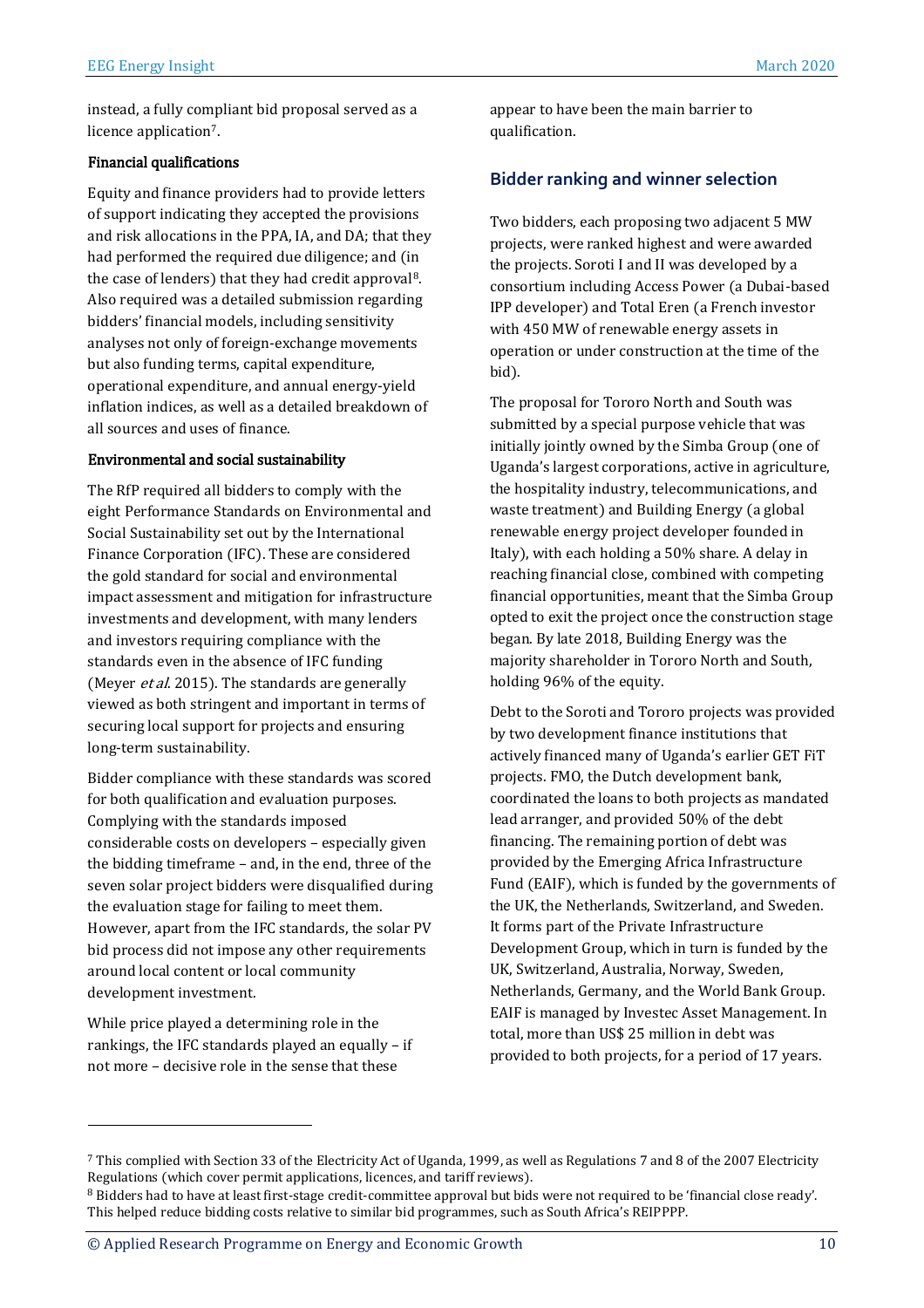UETCL is the only buyer of electricity in Uganda, and is therefore the official signatory to the PPA and the off-taker of power from the solar projects. UETCL has a good payment record and receives regular and timely payments from its biggest 'client', Umeme. Thus, while there is still an offtaker risk in the Ugandan power sector – especially given the Government's announcement that it wants to decrease retail tariffs – the off-taker has generally been supportive of private-sector investment.

#### **Institutional setup, governance structure, and capacity building**

Ensuring that the tender process led to the timely initiation and operation of the GET FiT Solar PV Facility required sustained effort from a range of stakeholders. The implementation partners – both international and local – therefore committed significant financial and human resources to the project over a sustained period. The implementing structures in Uganda aimed to achieve a range of objectives, including coordination between government departments and funders, transparency and credibility in the evaluation and awarding of projects, capacity building in the relevant Ugandan institutions, and local and international accountability.

Ultimately, the resources allocated – both human and financial – proved necessary and worthwhile. Parties reported that the governance structure had promoted transparency and effectiveness.

Prompted by the corruption controversies that surrounded some of the country's big hydro projects, the GET FiT programme focused on ensuring that the procurement process was credible and seen as transparent by all parties. Several developers remarked that they were initially sceptical, given their experiences with similar initiatives where awarding decisions ultimately came down to political connections and other opaque determinants. The GET FiT programme went to great lengths to implement a process that was seen by both the public and private sector as rulebound, transparent, and effective.

Underpinning the entire process was the authority that the Ugandan Government delegated to KfW regarding all aspects of programme implementation. Essentially, KfW was able to run

the tender process, and sign the required agreements, while managing funding commitments and disbursements from development partners. Two committees – the Steering Committee and the Investment Committee – were given responsibility for the governance of the process, with the Steering Committee having ultimate authority. The day-today management was carried out by the GET FiT Secretariat.

#### Steering Committee

The GET FiT Steering Committee provided policy guidance. This included setting out operational guidelines for the GET FiT mechanism, approving members of the Investment Committee, and accepting terms of reference for the implementation consultant and the monitoring and evaluation consultant, as well as ensuring the effectiveness and visibility of financing activities.

Politically, the Steering Committee played a key role, ensuring that the Solar PV Facility had the support of key government departments and providing a dedicated channel of communication between the funding partners and the host government.

#### Investment Committee

The Investment Committee was appointed by the Steering Committee and was made up of seven independent international experts on the financing of renewable energy. It was responsible for the ultimate appraisal and selection of successful projects, as well as the disbursement of GET FiT top-up funds. It was also able to review appraisal criteria and, if deemed appropriate, make recommendations to the Steering Committee.

Decisions made by the Investment Committee were based on majority rule. The Investment Committee's decisions on the awarding of projects were informed by recommendations made by the Secretariat and then submitted to the Steering Committee for final approval.

The Investment Committee added an important layer of transparency and trust to the project evaluation process, assuring bidders and investors that the auction was indeed fair and predictable. Its role (supported by the Secretariat) was essential in establishing trust in the programme's outcomes, thereby ensuring stronger competition in the bidding process.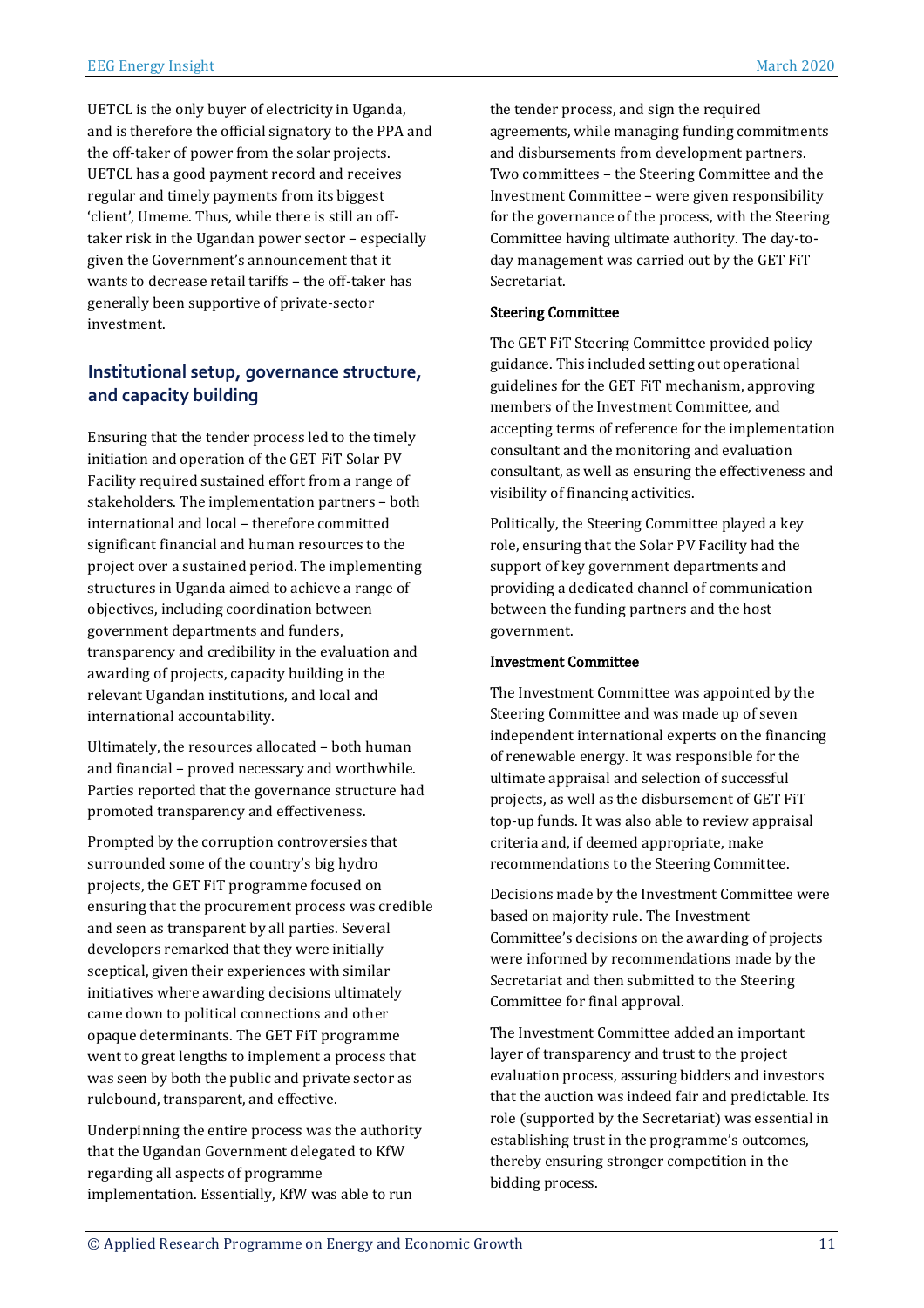#### GET FiT Secretariat and implementation consultant

The Secretariat oversaw the general day-to-day operation of the programme and played a particularly important role in coordinating various institutions and processes, offering developers and investors a well-capacitated and clearly mandated central point of engagement. It was set up, staffed, and assisted by an implementation consultant (Multiconsult) 9.

The Secretariat was based at ERA – a decision made in light of the role played by ERA (and in particular its CEO) in championing the establishment of the programme, as well as the strategic importance and the relatively strong professional capacities in Uganda.

The Secretariat supported both the Investment Committee and the Steering Committee to ensure effective organisation of the RfPs, the bid process, the organisation of meetings, and the production of annual reports. It also supported KfW in negotiating financial agreements with developers. Other duties included organising a system for evaluating and reporting on progress made by qualifying bidders, undertaking statistical analyses, and overseeing media coverage. The Secretariat also played a key role in coordinating various approvals, licences, and negotiation processes required for the projects.

In many ways, the Secretariat was the Solar Facility's focal point and adopted a strong problemsolving approach with developers, government officials, and others to ensure its timely and effective implementation.

The Secretariat remains involved in the implementation of the programme (although no further procurement is envisaged), monitoring project performance against environmental and

#### **Conclusion: lessons and recommendations**

Uganda should be lauded for the real improvements it has achieved in its electricity sector (including increased installed generation capacity, decreased transmission and distribution losses, cost-reflective

 $\overline{a}$ 

social commitments, and offering legal and other advice where necessary.

All stakeholders in the GET FiT Solar PV Facility consistently mentioned the governance and day-today management of the programme as one of its key strengths. Deadlines were met, queries responded to, and assistance was provided where needed.

#### Capacity building

The combination of adequate resources, valued expertise, and political support was critical in securing investor interest and moving the projects to completion. Unfortunately, most of this capacity was dedicated to establishing the Solar PV Facility, and has not been extended to the other state institutions responsible for energy provision in Uganda.

The design of the GET FiT programme envisages the development of local capacity, yet in this instance the emphasis was more on 'adding to' rather than 'building' local capacity. This is particularly clear in the extraordinary authority given to KfW by the Ugandan Government to set up and run the procurement process for these projects. The locally hosted elements of the implementation structure – primarily the Secretariat – were also staffed mostly by foreign consultants. It is therefore not surprising that, despite having hosted the GET FiT Secretariat for several years, ERA still does not feel that it has the capacity to run a similar procurement programme. ERA was not involved in the detailed design of the auction programme, or in the evaluation of bids. And with no new funding available for further GET FiT roll-out, the role of the implementation consultant has also been rolled back considerably. The GET FiT programme was always conceived as a 'pilot' programme; the fact that it was not institutionalised locally represents an important lost opportunity.

tariffs, supply security, utility performance, and a sustainable price path). New legislation and improvements in institutional capacity (such as the establishment of ERA) have created an enabling

<sup>9</sup> Multiconsult undertook technical, legal, economic, and financial appraisals of projects, and supervised construction. It also assisted KfW in managing disbursement and cash balances, and provided regular reports on programme implementation. Multiconsult will remain involved until 2023, when the final top-up payments are expected to be disbursed.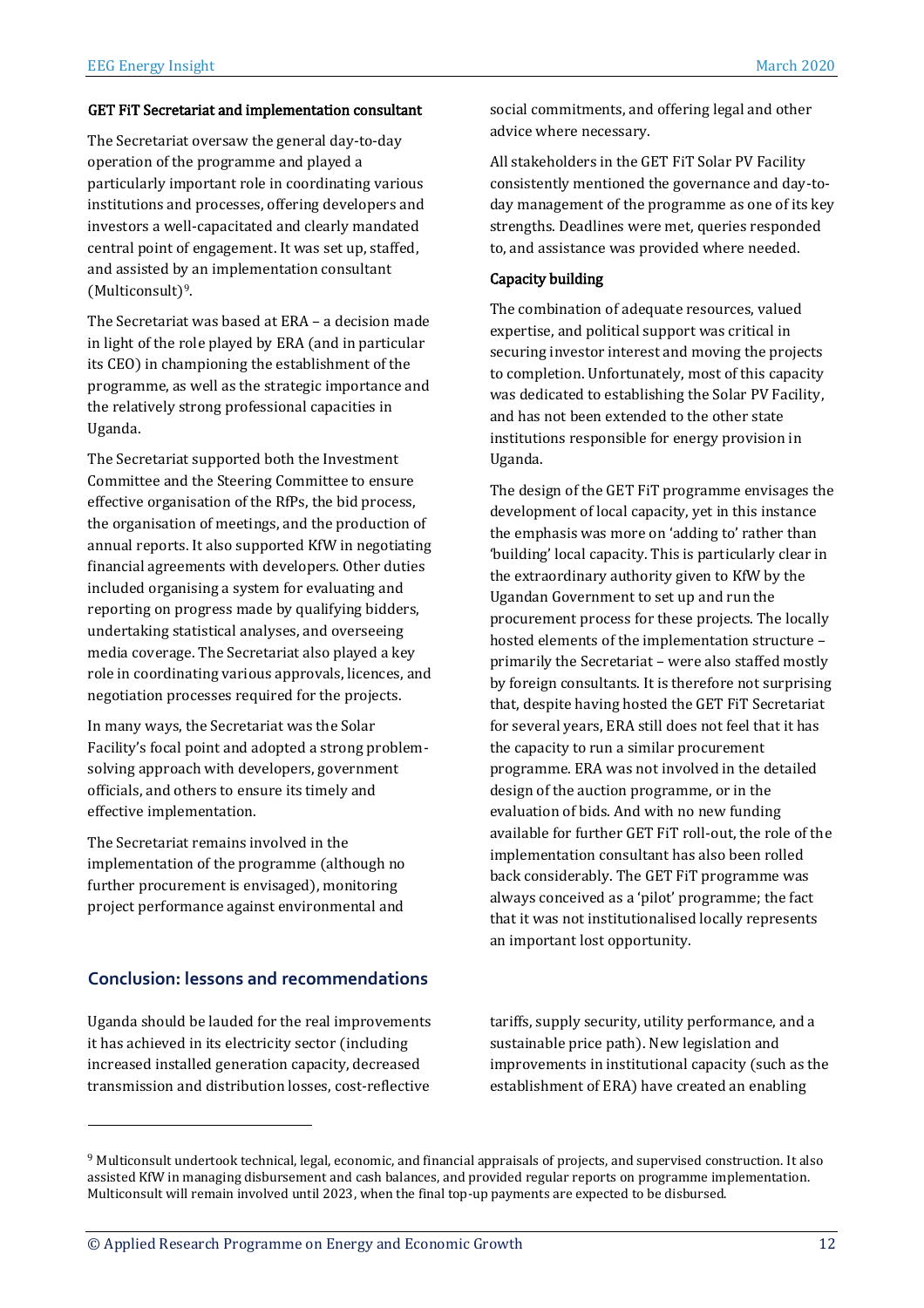environment that is attractive to the private sector, and Uganda now has one of Sub-Saharan Africa's most successful IPP procurement programmes.

The GET FiT programme has been particularly instrumental in this regard. Each project that has been transparently procured, reached financial close, and been successfully constructed, with contracts and payments honoured, has boosted investor confidence, lowered perceptions of risk, and provided a tangible, working asset for the country.

Uganda now has a set of contract documents (related to PPAs, IAs, DAs, etc) that are bankable and of acceptable quality to international lenders and investors. The country's regulatory and legal regimes have been tested and improved, showing that they are ready to deal with private investment and a range of renewable (variable and dispatchable) technologies.

The GET FiT programme went to great lengths to ensure the success of the auction and its outcomes. It aimed to ensure that bidders could deliver what they promised by asking them to include evidence of their track records and net assets in their bid documents. The programme also focused on ensuring that bidders were sufficiently incentivised to deliver, by providing a robust set of financial commitments. These included bid and performance bonds as well as penalty regimes in the PPA and investment agreement. GET FiT also increased the chances of this solar PV project's success through offering bankable documentation, an attractive payment profile (such as front-loaded premium payments), and a range of risk mitigation and credit enhancement instruments.

We believe the auction owed much of its success to its rigorous prequalification criteria. However, the bid evaluation process is an area that could be improved. In particular, more detailed guidance should have been provided to bidders on the technical evaluation criteria and process. The technical plant design requirements were also so detailed (down to the level of wiring) that this left relatively little room for developers to optimise their systems. Given the fact that bidders are fully dependent on a plant's technical performance over the lifetime of a PPA to repay their debt and recover equity investments (and that both the PPA and development finance agreement included substantial penalty regimes for underperformance), it might have made more sense to merely require that major equipment items comply with international standards.

The robust institutional setup and governance structure was effective in ensuring the transparency and credibility of the procurement process, as well as in navigating the various Ugandan laws and regulations. This is in large part thanks to the fact that adequate and dedicated resources and capacity were provided for the establishment of a centralised project implementation unit (the GET FiT Secretariat). This unit was located in a powerful institution (ERA), supported by an independent body of respected experts (the Investment Committee), and guided by a powerful political committee (the Steering Committee).

However, where the implementation structure fell short was in ensuring that this capacity was institutionalised in Uganda. While some capacity improvements have occurred within the country's electricity sector institutions, whether they are now able to run competitive procurement processes on their own has not yet been established.

Instead of progressively extending the roles and capacity of ERA staff (and other local legal, financial, and technical experts) in ways that ensured they learned to manage such procurement processes, a growing roster of international consultants and specialists were imported to handle the work. This means that when the GET FiT programme's procurement came to an end with the solar facility, capacity in Uganda remained insufficient to run future auctions as, for example, South Africa's IPP office has done. This partly explains why Uganda is falling back on feed-in-tariffs even though further auctions could deliver lower prices.

The absence of an official, integrated, dynamic leastcost generation plan, with legal standing, is also a threat to many of the gains achieved. In particular, the ongoing contracting and licensing of additional generation projects under the FiT programme, coupled with the commissioning of large Chinese hydro plants, is likely to lead to a costly oversupply of electrical power. The threat of oversupply is prompting UETCL to replace 'take or pay' clauses in the PPA with 'take and pay' provisions, meaning that it will pay for electricity only as and when needed. This has undermined the fundamental bankability of various projects, and Uganda now has a substantial pipeline of generation projects (that it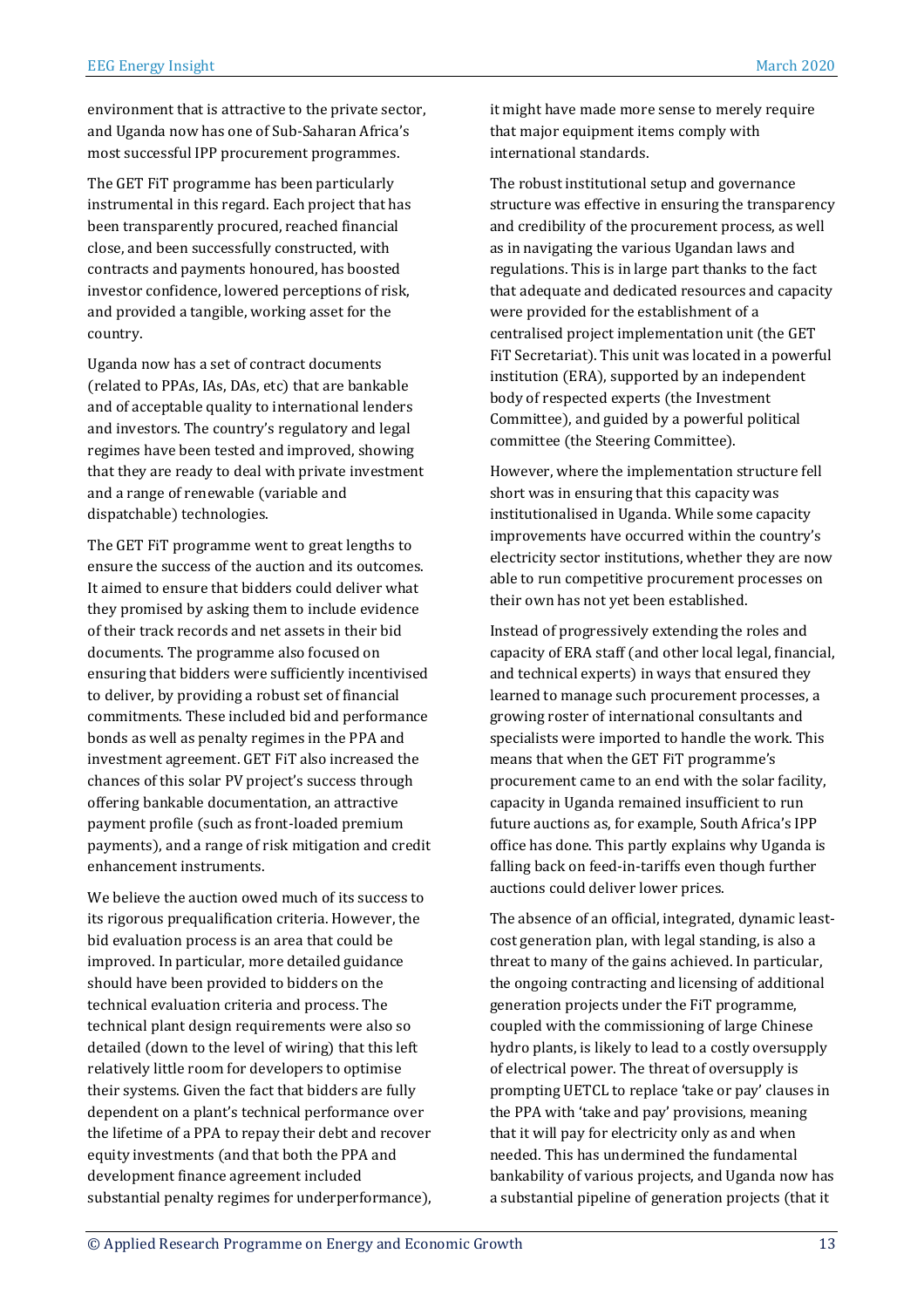might or might not need) that are unable to reach financial close. The President has refuted any claims of an impending oversupply problem, instead directing ERA and UETCL to provide licences and off-take agreements to these projects. Yet, without a rational, mandated planning framework, the developments threaten to undermine many of the gains of the reform process, including the independence of the regulator and the use of transparent procurement practices.

The GET FiT Solar PV Facility has not fully achieved its intended purpose, which was to lower the generation costs of these kinds of projects. As the market matured, and both developers and investors grew more comfortable with the programme, subsequent auction rounds would almost certainly have achieved lower prices. Although it was set up as a pilot project, by running just a single auction round, the GET FiT Solar PV Facility turned into little more than a fairly expensive proof of concept. Had it been linked to an integrated, dynamic, and approved least-cost generation plan that was translated into competitive procurement rounds in a timely manner it might well have been able to show the way forward to a country that is perfectly

placed to benefit from the rapidly decreasing cost of renewable energy installations.

Where the programme might also have fallen short was in determining the auction volume and project size. The relatively small project size meant limited economies of scale, and resulted in higher prices. Projects this small also fall outside the range of interest of bigger project developers that would have been able to increase competition while bringing their considerable experience, procurement volumes, and balance sheets to bear on the eventual outcomes.

Uganda has emerged as a (perhaps unlikely) powersector-reform champion in Sub-Saharan Africa. By sticking with its reform path through some painful years, Uganda seems to finally be reaping many of the benefits – including an improved investment environment for IPPs. Its successful experiences in IPP procurement – first via feed-in tariffs and then via an auction – have shown the way forward for others in the region. Those wanting to learn from Uganda would do well not only to note the important steps taken to improve investor confidence and create a credible procurement mechanism, but also to heed its costly lack of procurement planning.

#### **References**

Castalia Advisory Group (2016, May) First Performance Review and Baseline Report for GET FiT Uganda. <https://www.getfit-uganda.org/downloads/>

ERA (Electricity Regulatory Authority, Uganda) (2016) The Least Cost Generation Plan 2016–2025. <https://www.era.or.ug/index.php/resource-centre/publications/plans>

GET FIT Uganda (2015) GET FIT Uganda: Annual Report 2015.<https://www.getfituganda.org/downloads/>

GET FiT Uganda (2016) GET FiT Uganda: Annual Report 2016.<https://www.getfituganda.org/downloads/>

GET FIT Uganda (2017) GET FIT Uganda: Annual Report 2017.<https://www.getfituganda.org/downloads/>

IRENA (2018) Renewable Energy Auctions: Cases From Sub-Saharan Africa. Abu Dhabi.

Kapika J and Eberhard A (2013) Power-Sector Reform and Regulation in Africa: Lessons from Kenya, Tanzania, Uganda, Zambia, Namibia and Ghana. Cape Town: HSRC Press. <http://www.gsb.uct.ac.za/files/Powersector.pdf>

Kreibiehl S and Miltner S (2013) GET FiT in Uganda: Observations and Open Issues From a Financial Perspective. Deutshe Bank Research, Policy Paper, 20 November.

[https://www.longfinance.net/media/documents/DB\\_GETFiTUganda\\_2013.pdf](https://www.longfinance.net/media/documents/DB_GETFiTUganda_2013.pdf)

Meyer R, Eberhard A and Gratwick K (2018) 'Uganda's power sector reform: There and back again?', Energy for Sustainable Development, 43: 75–89. doi: 10.1016/j.esd.2017.11.001.

Meyer R, Tenenbaum B and Hosier R (2015) 'Promoting solar energy through auctions: The case of Uganda', Livewire 49. [http://documents.worldbank.org/curated/en/770701467987820299/pdf/100982-BRIVC-](http://documents.worldbank.org/curated/en/770701467987820299/pdf/100982-BRIVC-PUBLIC-ADD-SERIES-Box393254B-Knowledge-Notes-LW49-OKR.pdf)[PUBLIC-ADD-SERIES-Box393254B-Knowledge-Notes-LW49-OKR.pdf](http://documents.worldbank.org/curated/en/770701467987820299/pdf/100982-BRIVC-PUBLIC-ADD-SERIES-Box393254B-Knowledge-Notes-LW49-OKR.pdf)